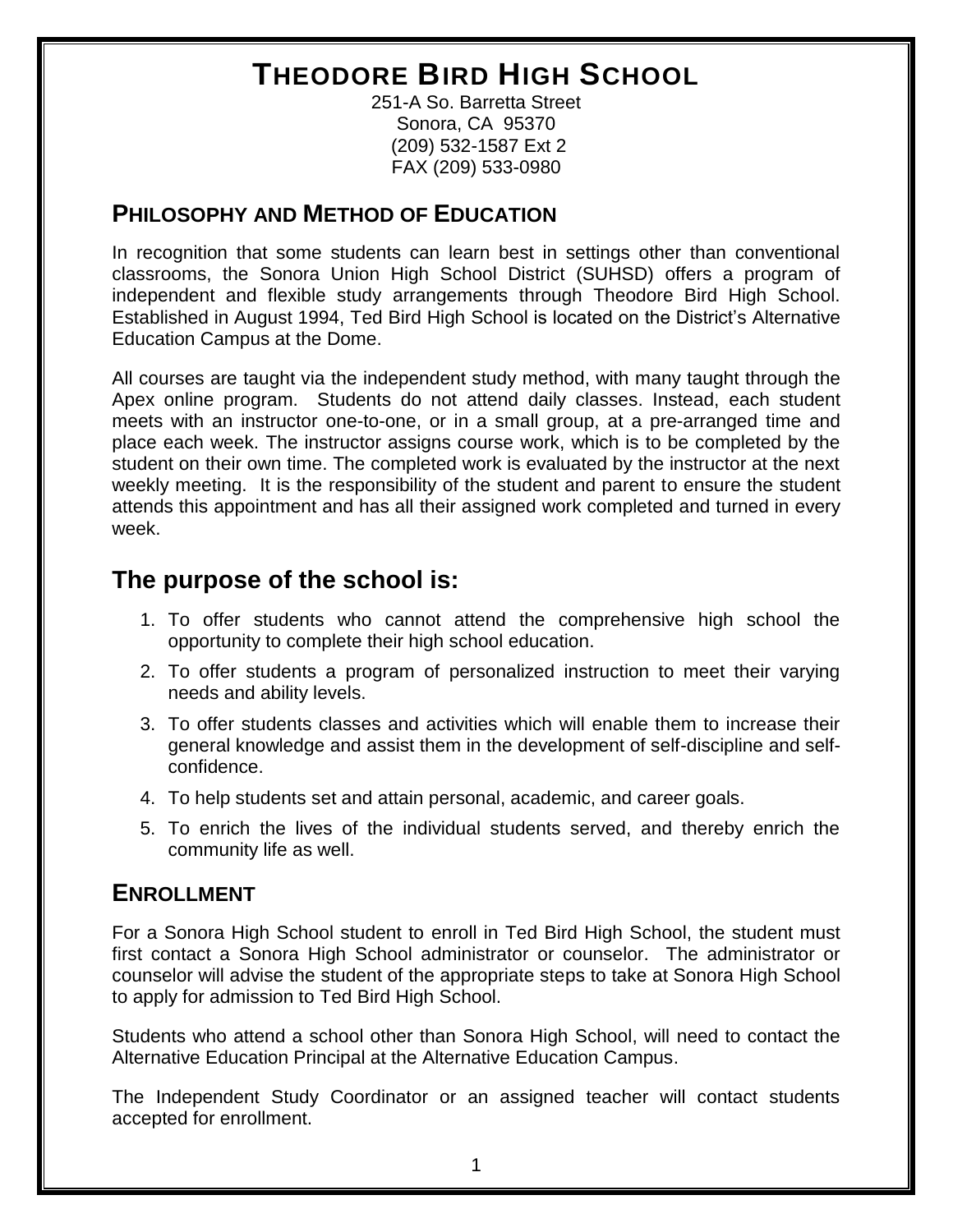#### **Attendance**

The California Education Code 48200 states:

"Each person between the ages of 6 and 18 years is subject to compulsory full-time education. Each person subject to compulsory full-time education and each person subject to compulsory continuation education…shall attend the public full-time day school or continuation school or classes for the full-time designated as the length of the school day by the governing board of the school district in which the residency of either the parent or legal guardian (resides)."

At Ted Bird High School, each student will meet once each week with their teacher. However, the teacher may require the student to meet more often than once each week, depending upon the student's needs and program design. If a student is unable to make an appointment, it is their responsibility to contact the teacher or program coordinator so that an alternate time can be arranged.

Ted Bird High School students who do not complete their assignments or miss appointments, will be dropped from the school in order to make room for students waiting for an opportunity to enroll.

#### **THEODORE BIRD HIGH SCHOOL: 532-1587 EXT 2**

#### **ATTENDANCE DROP POLICY**

Students are expected to keep all appointments except in cases of illness or emergencies and their Teacher must be notified prior to the absence. If a student fails to notify their Teacher and misses an appointment the following will take place:

**1 unexcused absence-** Teacher will notify parent/guardian of students' lack of participation within one school day of the absence or lack of participation.

**2 unexcused absences-** Teacher/Counselor will schedule a meeting with parent/guardian, site administrator and outside agencies if needed.

**3 unexcused absences-** Teacher will schedule a meeting with parent/guardian, student and site administrator to review written agreement and reconsider the independent study program's impact on the student's achievement and well being.

The decision to drop a student from Ted Bird High School is made by the Alternative Education Principal after considering the teacher's recommendation. Students under the age of 18 who are dropped, will be transferred to another school or program. Students over the age of 18 who are dropped, will be referred to either Sonora Adult School or Columbia College.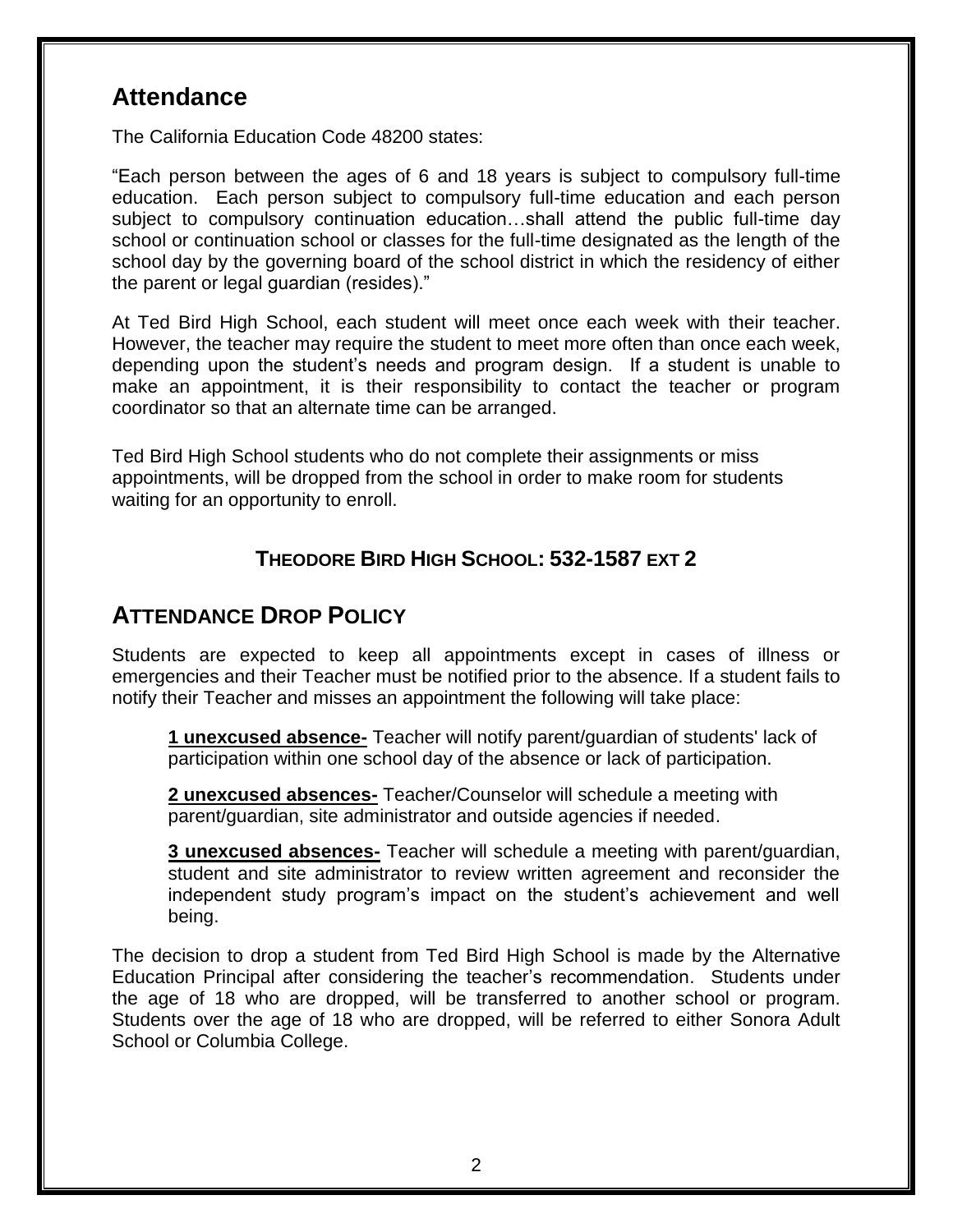#### **GRADUATION REQUIREMENTS**

To earn a diploma of graduation from Theodore Bird High School, a student must do the following:

- 1. Complete two hundred twenty (220) credits, divided as follows:
	- 40 credits in English
	- 20 credits in Math (including 10 units of Math 1)
	- 10 credits in Physical Science
	- 10 credits in Life Science
	- 10 credits in Life Skills
	- 10 credits in World Cultures
	- 10 credits in U.S. History
	- 5 credits in Civics
	- 5 credits in Economics
	- 10 credits in Fine Arts or Foreign Language
	- 20 credits in Physical Education
	- 70 credits in Electives
	- 220 credits
- 2. Complete a residence requirement of fifteen (15) credits in Ted Bird High School.

#### **GRADING POLICY**

Most grading is on an academic scale. (See below.) The student should talk with the instructor to understand exactly how he/she will be graded. Usually the grade is determined by the quality of the completed schoolwork, the percentage completed of the semester's required schoolwork, and scores on tests or quizzes.

| $90\% - 100\% = A$     |  |
|------------------------|--|
| $80\% - 89\% = B$      |  |
| $70\% - 79\% = C$      |  |
| $60\% - 69\% = D$      |  |
| $0\% - 59\% = F$       |  |
| Pass $(60\%+)$ or Fail |  |

Evaluation of the student's work may be through:

Correctness of assignments

Oral presentations

Written reports and essays Demonstration of skills/competencies

Written/oral quizzes or tests

A student must earn at least 75 hours per class of schoolwork to qualify for a 5-credit course and at least 38 hours per class of schoolwork for a 2.5-credit course.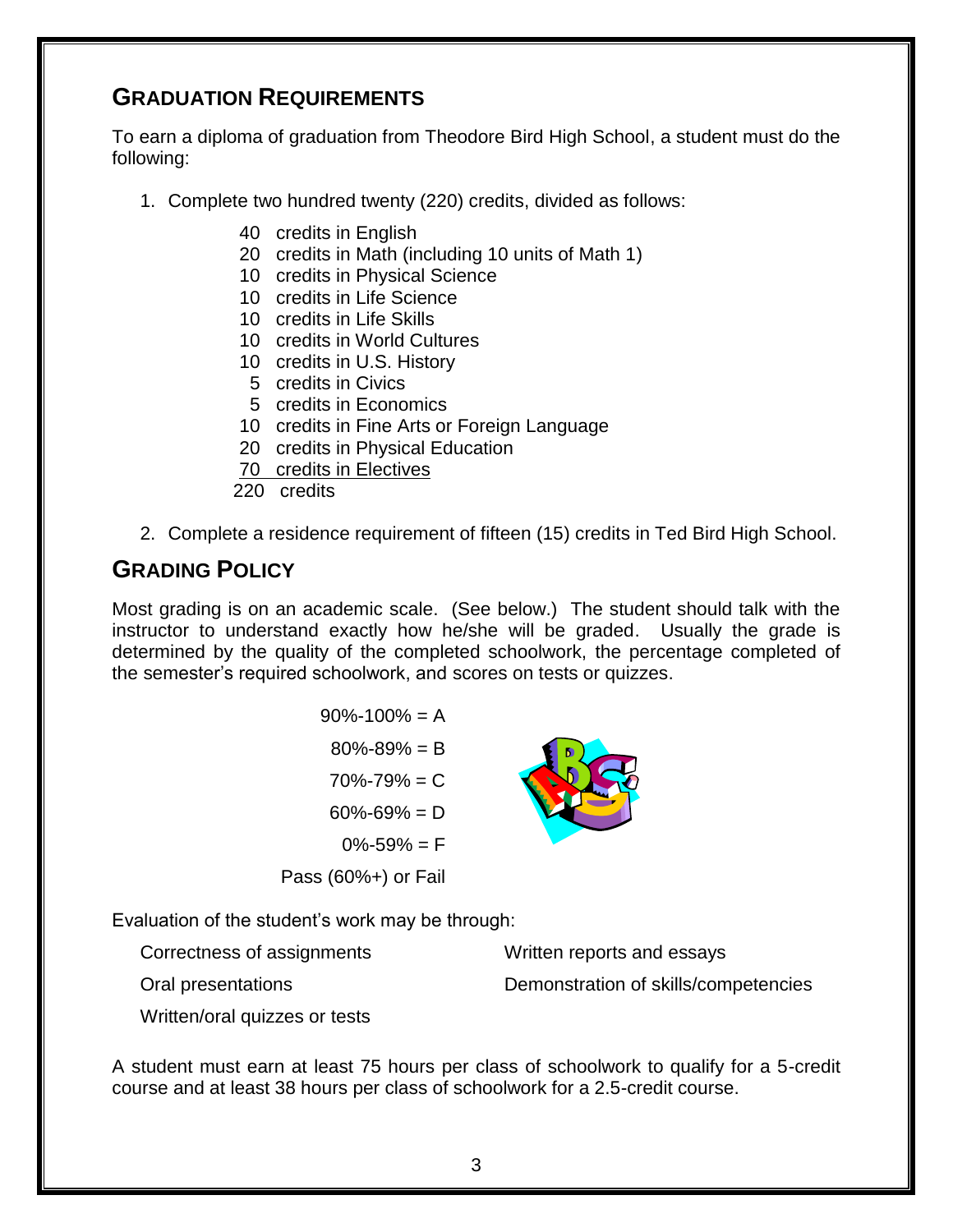#### **CREDIT**

In most cases, a maximum of thirty credits can be earned during a semester. Credits are granted upon the successful completion of 75 hours/credit and all contracted course work for a class. Two subjects are assigned for six weeks, or three subjects are assigned for nine weeks during an 18-week semester.

If a student wishes to "makeup" or add an extra class, he/she must prove the ability to be successful. This is done by first passing 30 credits of schoolwork. Then, if time permits, the student can attempt to makeup or add a class.

Additional credit may be earned through employment experience, college courses, and other off-campus programs.

#### **GRADES/CREDIT DROP POLICY**

If a student scores under 60% in any subject area over three appointments, an evaluation meeting will be scheduled by the teacher with the student's parent/guardian and counselor. During evaluation meetings, it will be determined whether it is in student's best interest to remain in an independent study program if satisfactory educational progress is not being made.

#### **WORK PERMITS- GRADES/CREDIT DROP POLICY**

Students under 18 must have a Work Permit to hold a job during the school year. Work Permits may be obtained from Donna Berry in the Alternative Education Office. Students may earn up to ten (10) credits of Employment Experience each semester depending on the number of hours they work.

#### **GRADUATION CAP AND GOWN**

Our school campus received a grant to purchase graduation Caps & Gowns to be used as rentals for years to come so there is no need to pre-order caps & gowns. We ask for a payment of \$20.00 to cover the costs of the tassels and diploma covers. If finances are an issue, please come to the office and discuss this with Donna. Tassels are optional and not a required purchase. However, if you choose to purchase a tassel, they are \$10.00.

#### **SCHOLARSHIPS**

Mid February: Scholarship Packets available. See your teacher for details. Mid April: "Standard" Scholarship Application due in the Alternative Education Office. -Standard App. available all year on District websitewww.sonorahs.k12.ca.us.chs/students/scholarships/

#### **PLEASE CHECK WITH YOUR TEACHER FOR MORE INFORMATION ABOUT SCHOLARSHIPS**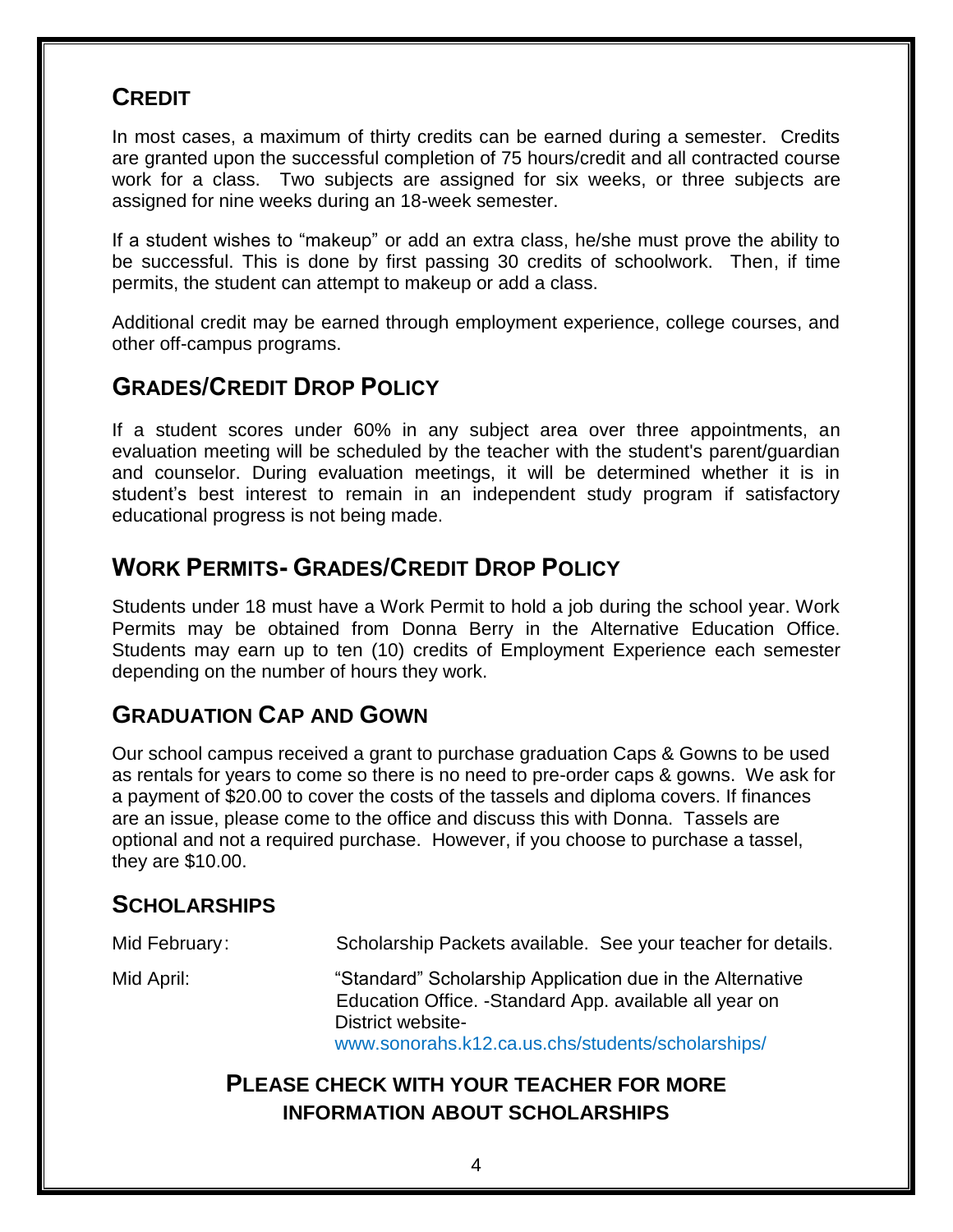#### **TED BIRD HIGH SCHOOL & COLUMBIA COLLEGE PARTNERSHIP**

**Independent Study students may enroll concurrently at Columbia College** and earn high school and college credits at the same time. To participate in this program, students must:

- apply to and be accepted by Columbia College
- be registered in one or more college classes while being enrolled in Bird HS
- complete a concurrent release form each semester

Students in this program will have their Columbia College registration fees waived!

Students interested in this program, should contact Independent Study Coordinator Jeff Hansten (532-1587 ext 5060)

#### **ADVERSE WEATHER CONDITIONS**

Winter weather conditions, especially heavy snow and/or ice, sometimes cause the district to close school or postpone the start of the instructional day. Listen to your local radio station or go to [www.sonorahs.k12.ca.us](http://www.sonorahs.k12.ca.us/) to get up-to-the minute details about school closures or delays. Bird HS teachers will call students impacted by adverse weather conditions.

### **THEODORE BIRD HIGH SCHOOL STAFF MEMBERS**

| <b>Principal:</b>             | <b>Robert Mayben</b> | rmayben@sonorahs.k12.ca.us  |
|-------------------------------|----------------------|-----------------------------|
| Secretary/Registrar:          | Donna Berry          | dberry@sonorahs.k12.ca.us   |
| <b>Bird H.S. Coordinator:</b> | Jeff Hansten         | jhansten@sonorahs.k12.ca.us |
| Teachers:                     | <b>Cathy Atkins</b>  | catkins@sonorahs.k12.ca.us  |
|                               | <b>Sandy Myers</b>   | smyers@sonorahs.k12.ca.us   |
| <b>Counselor:</b>             | Eric Knapp           | eknapp@sonorahs.k12.ca.us   |
|                               |                      |                             |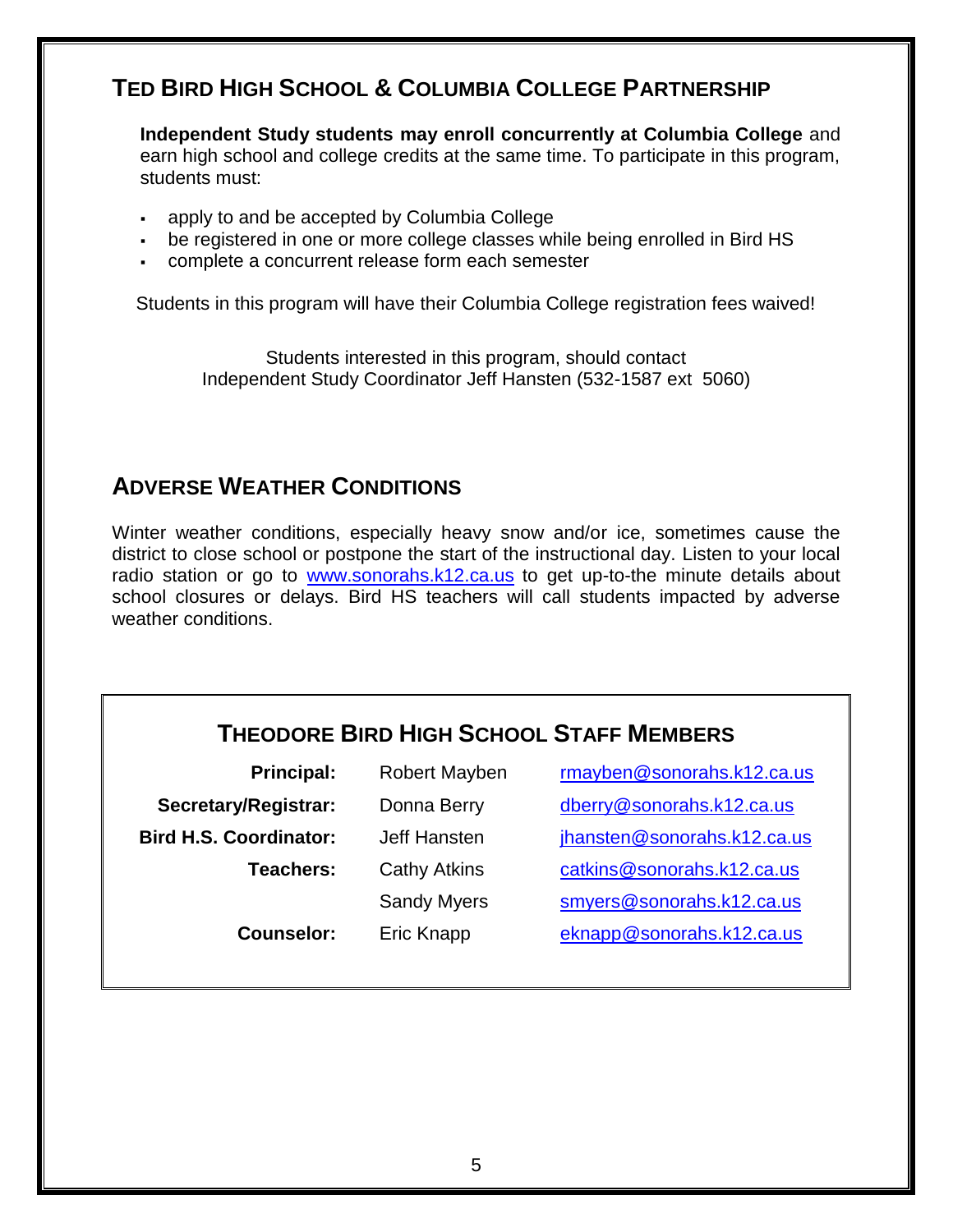### **THEODORE BIRD HIGH SCHOOL EXPECTED SCHOOL-WIDE LEARNING RESULTS**

### **BIRD HIGH SCHOOL GRADUATES WILL BE:**

#### **EFFECTIVE COMMUNICATORS WHO:**

- **Apply reading, writing, and technology skills to meet graduation requirements.**
- **Participate in a weekly review with teacher to assess academic progress.**

#### MEASURABLE INDICATORS:

- **Survey data, benchmarks common assessments**
- **Number of students in online learning programs**

#### **EFFECTIVE CRITICAL THINKERS WHO:**

- **Solve problems through the effective use of technology.**
- **Question, analyze, and evaluate information and ideas.**
- **Demonstrate ability to use reasoning skills to solve complex problems within content area standards.**

MEASURABLE INDICATORS:

- Standardized test scores
- **•** Demonstration of mastery on course requirements

#### **GOAL ORIENTED STUDENT WHO:**

- **Enroll in alternative credit courses or programs.**
- **Secure measurable goals that are both personal and professional.**
- **Develop a plan to achieve post graduation goals.**

#### MEASURABLE INDICATORS:

- **Graduation survey**
- Senior essay
- **EXEC** Achievement on formative and summative assessments

#### **RESPONSIBLE CITIZENS WHO:**

- **Exhibit good study/work habits including regular attendance and punctuality.**
- **Demonstrate understanding of political and economic systems and the role they play globally.**
- **Act responsibly in school, at home, and in the community.**

#### MEASURABLE INDICATORS:

- **Positive consistent attendance**
- Completion of work in a timely manner
- Successful completion of coursework to high acceptable standards
- Enrollment in ROP, Columbia College, or college courses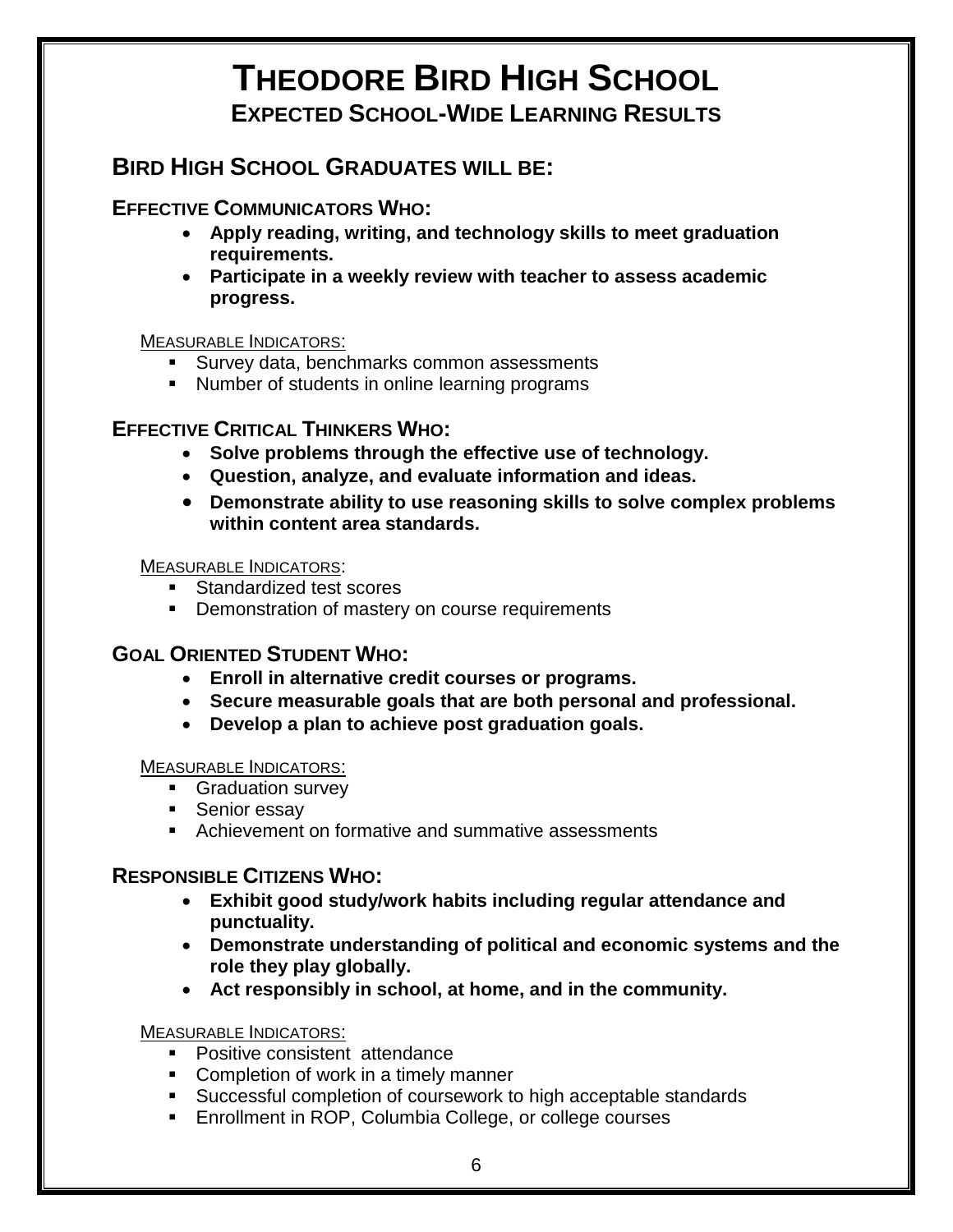#### **Theodore Bird High School Independent Study Course List**

#### **ART**

Basic Drawing 1-2 Music Appreciation Creative Art Projects Art 1-2 Community Based Art

#### **MATHEMATICS**

Math 1 Math 2 Math 3 Consumer Math

#### **PHYSICAL EDUCATION**

P.E. – Physical Activities P.E. – Health, Wellness & Nutrition P.E. – Community-Based Education

#### **SCIENCE**

Life Science **Biology** Earth Science Physical Science

#### **ELECTIVES**

Health Sociology Fitness & Nutrition **Parenting** Psychology Employment Experience Career Planning Community Based Education Life-long Reading for Enjoyment Film Appreciation Vocabulary Geography 1-2 Art Appreciation Music Appreciation Financial Literacy Business Applications APEX courses in various subjects

#### **English**

American Literature Creative Writing English 1-2 English 3-4 English 5-6 English 7-8 World Literature

#### **SOCIAL STUDIES**

Life Skills 1-2 World History 1-2 U.S. History 1-2 American Government Economics

#### **CAREER TECHNICAL EDUCATION**

Automotive Technology Construction Technology **Cosmetology** Culinary Arts **Marketing** Photography

\*\* College-Preparatory courses meeting A-G requirements are available through Ted Bird High School. Contact your student's counselor to discuss enrollment in these courses if your student is interested in attending a University upon high school graduation.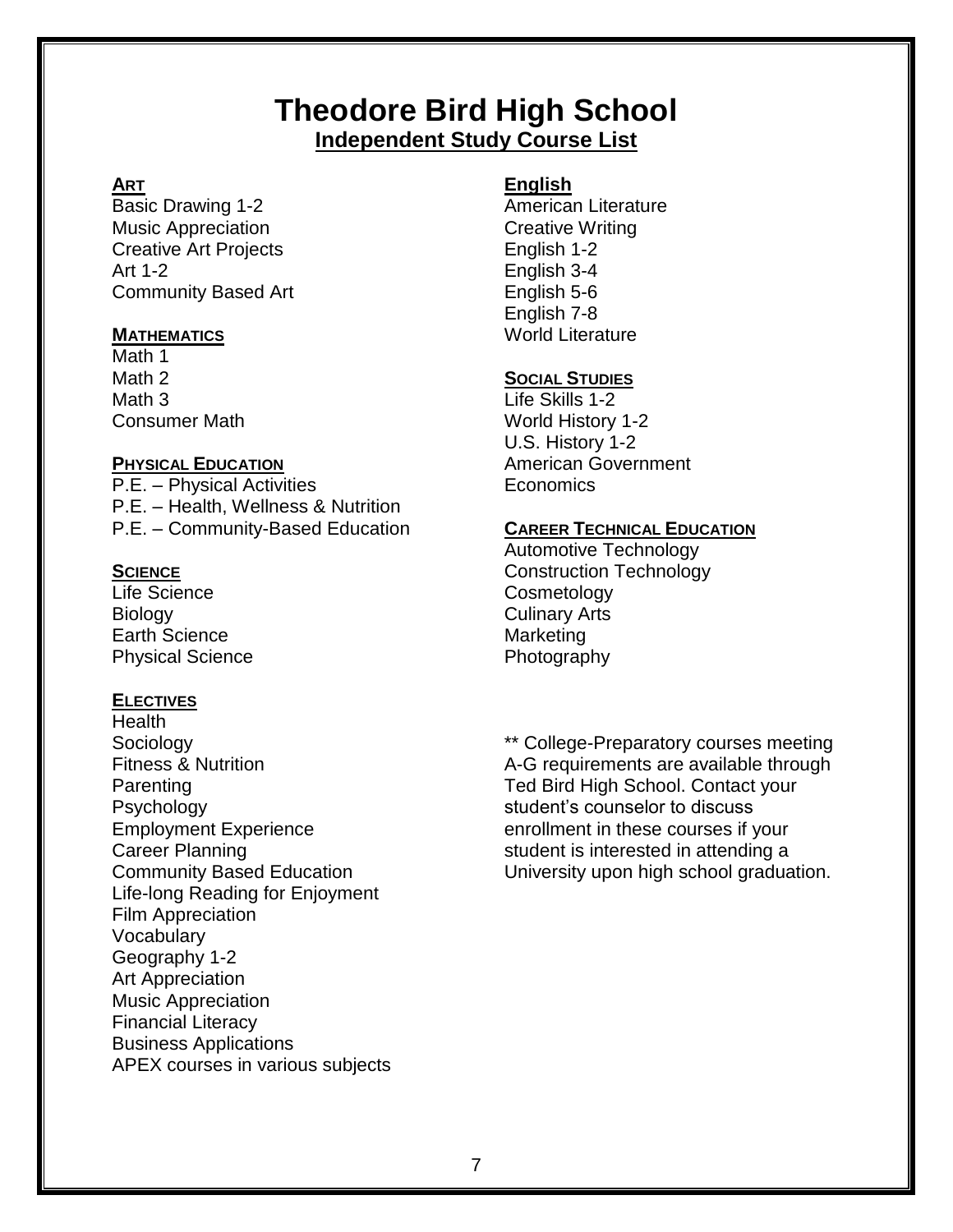### **SONORA UNION HIGH SCHOOL DISTRICT ALTERNATIVE EDUCATION CAMPUS**

# CODE OF CONDUCT

## Respect

All students are expected to:

- $\bullet$  respect themselves
- respect other students (emotionally and physically)
- respect all staff members
- ◆ respect individual and school property

### **Trust**

All students are trusted to:

- ◆ be where they are supposed to be at all times
- ◆ be drug and alcohol free while at school
- ◆ be on time and prepared to learn
- ◆ be honest
- $\bullet$  keep a positive attitude

### **Communication**

All students are expected to:

- $\bullet$  tell the truth
- refrain from profanity and verbal abuse
- ◆ follow directions from staff
- ◆ be good listeners
- actively participate in the strategies of Conflict **Resolution**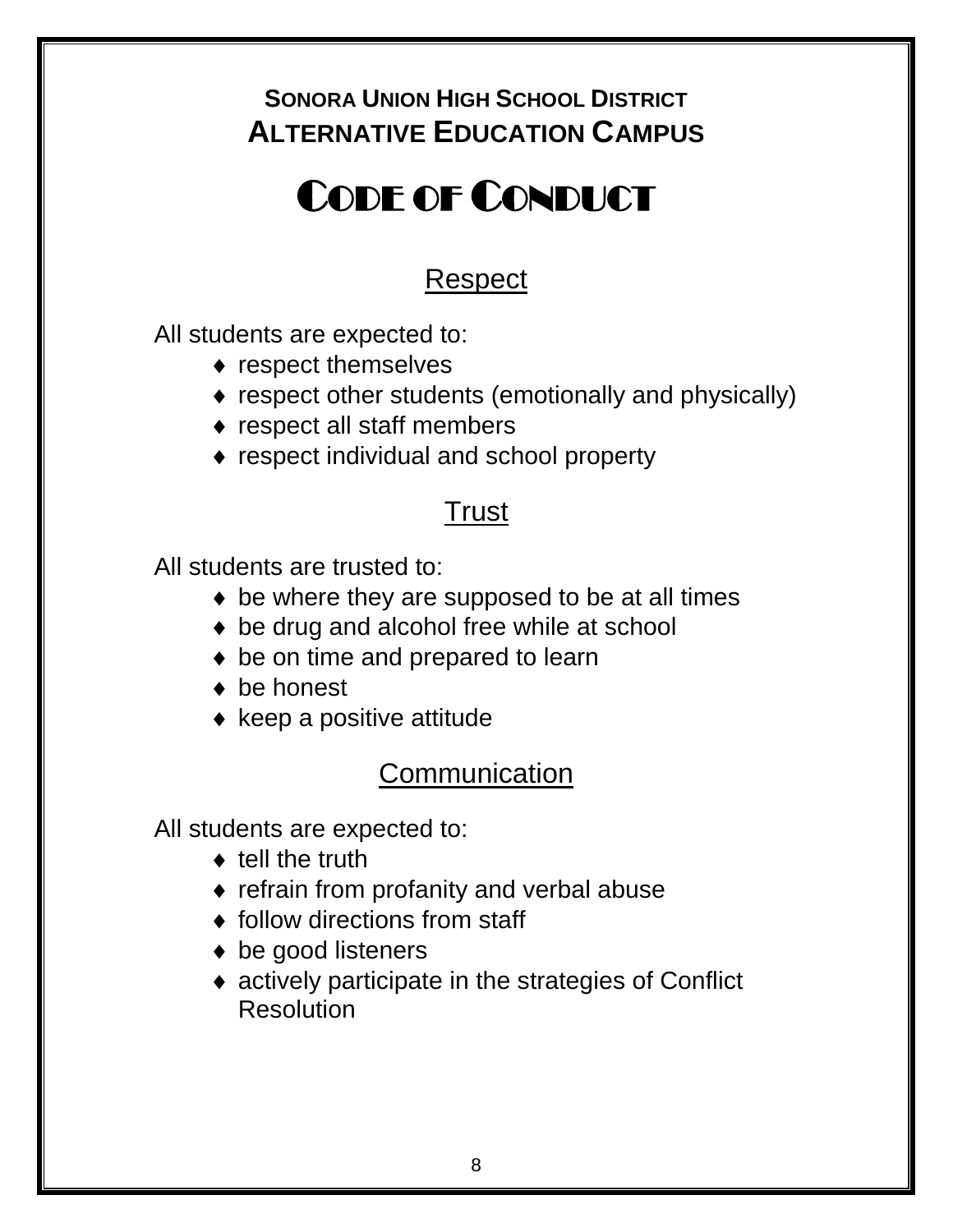#### **BEHAVIOR GUIDELINES**

Students are responsible for their behavior and they will be held accountable for their actions. The **Alternative Education Campus Code of Conduct** (see previous page) gives students a "blueprint" for positive and productive behavior.

School rules and regulations encourage students to be active learners; provide an atmosphere whereby teaching and learning can flourish; and maintain order, health, and safety.

The students at Theodore Bird High School can expect to be treated in a fair and consistent manner by all staff members who will also explain the consequences of persistent refusal to comply with school rules.

#### **VISITING OTHER DISTRICT SCHOOLS AND CAMPUSES**

Ted Bird High School students may be on the Alternative Education Campus for their weekly hour-long appointment, for any other study sessions previously arranged with their Ted Bird High School teacher, or quickly to drop off homework. Other than that, Ted Bird High School students may not be on or near (within 1000 yards) the Alternative Education Campus or the Sonora High School Campus between 7:30 am and 4:00 pm unless they have permission and a guest pass from the appropriate administrator.

#### **HARASSMENT**

Harassment of students or staff in any form, including bullying, cyber-bullying, intimidation, hazing or initiation activity, ridicule, extortion, or any other verbal, written, or physical conduct that causes or threatens to cause bodily harm or emotional suffering will result in disciplinary action, including but not limited to suspension and/or expulsion.

#### **CYBER-BULLYING**

Cyber-bullying includes the transmission of communications, posting of harassing messages, direct threats, social cruelty, or other harmful texts, sounds, or images on the Internet, social networking sites, or other digital technologies using a telephone, computer, or any wireless communication device.

Cyber-bullying also includes breaking into another student's electronic account and assuming that person's identity in order to damage that person's reputation or friendships.

Any student who engages in cyber-bullying using district-owned equipment, on school premises, or off-campus in a manner that impacts school activity or school attendance shall be subject to discipline in accordance with district policies and regulations.

Students are encouraged to save and print any messages sent to them that they feel constitute cyber-bullying and to notify a teacher, the counselor, the principal, or any other employees so that the matter may be investigated.